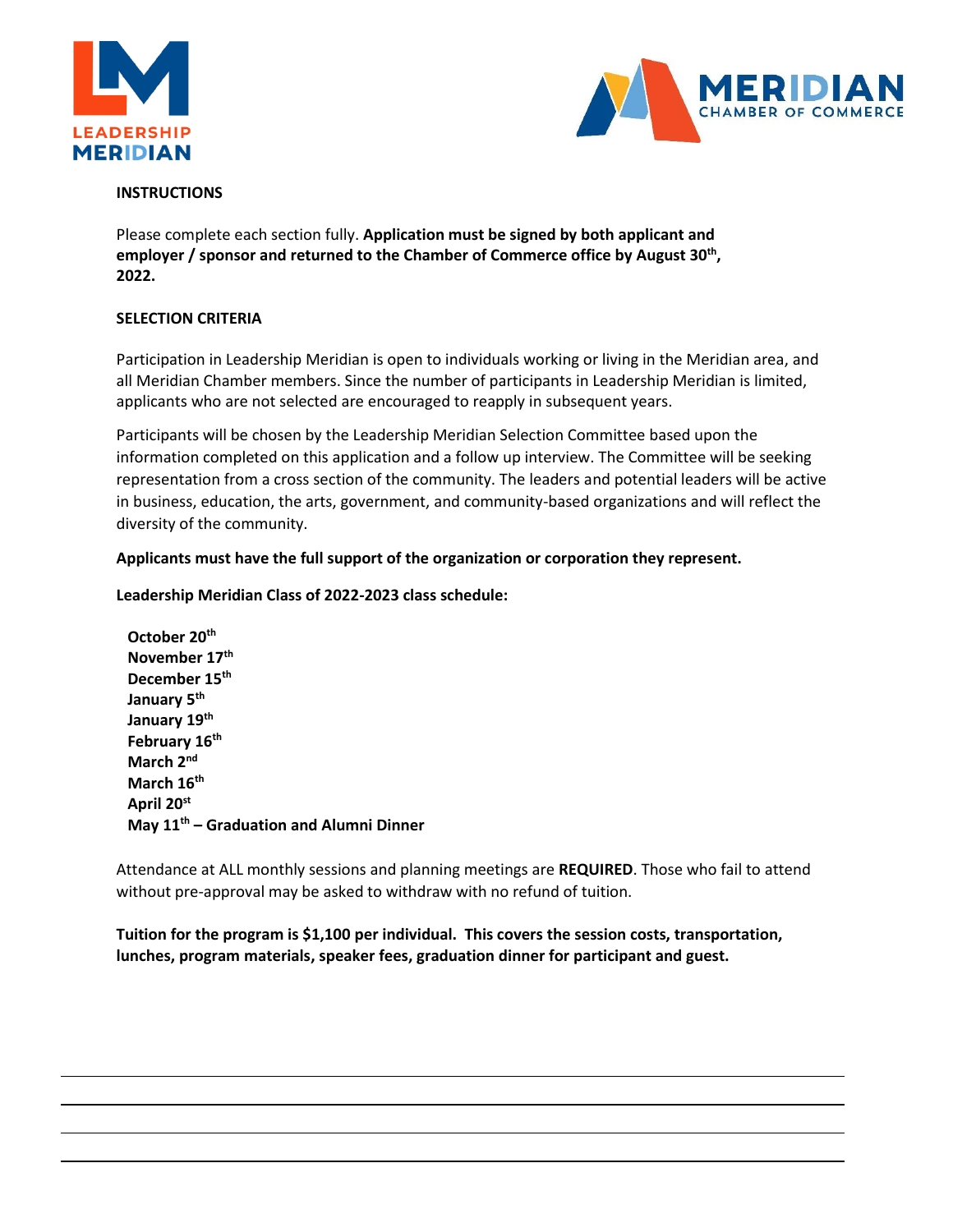

# **2022-2023 Leadership Meridian Program Application**

# **I. Personal Data**

| Name<br>last                                                  | First                                                                                                               |                   | Middle                          |
|---------------------------------------------------------------|---------------------------------------------------------------------------------------------------------------------|-------------------|---------------------------------|
|                                                               |                                                                                                                     | Male [] Female [] |                                 |
|                                                               |                                                                                                                     |                   |                                 |
| Number                                                        | Street                                                                                                              | City              | Zip Code                        |
| <b>Business Address</b>                                       |                                                                                                                     |                   |                                 |
| Number                                                        | Street                                                                                                              | City              | Zip Code                        |
| Cell Phone____________________                                |                                                                                                                     |                   |                                 |
|                                                               |                                                                                                                     |                   | Please list any Food Allergies: |
|                                                               |                                                                                                                     |                   |                                 |
|                                                               | (Include all degrees and any specialized training received beginning with the High School from which you graduated) | Dates (from-to)   | Degree<br>Major                 |
|                                                               |                                                                                                                     |                   |                                 |
|                                                               |                                                                                                                     |                   |                                 |
|                                                               |                                                                                                                     |                   | Date Hired <b>Date</b> Hired    |
| II. Education<br>Name & Location of School<br>III. Employment |                                                                                                                     |                   |                                 |
|                                                               |                                                                                                                     |                   |                                 |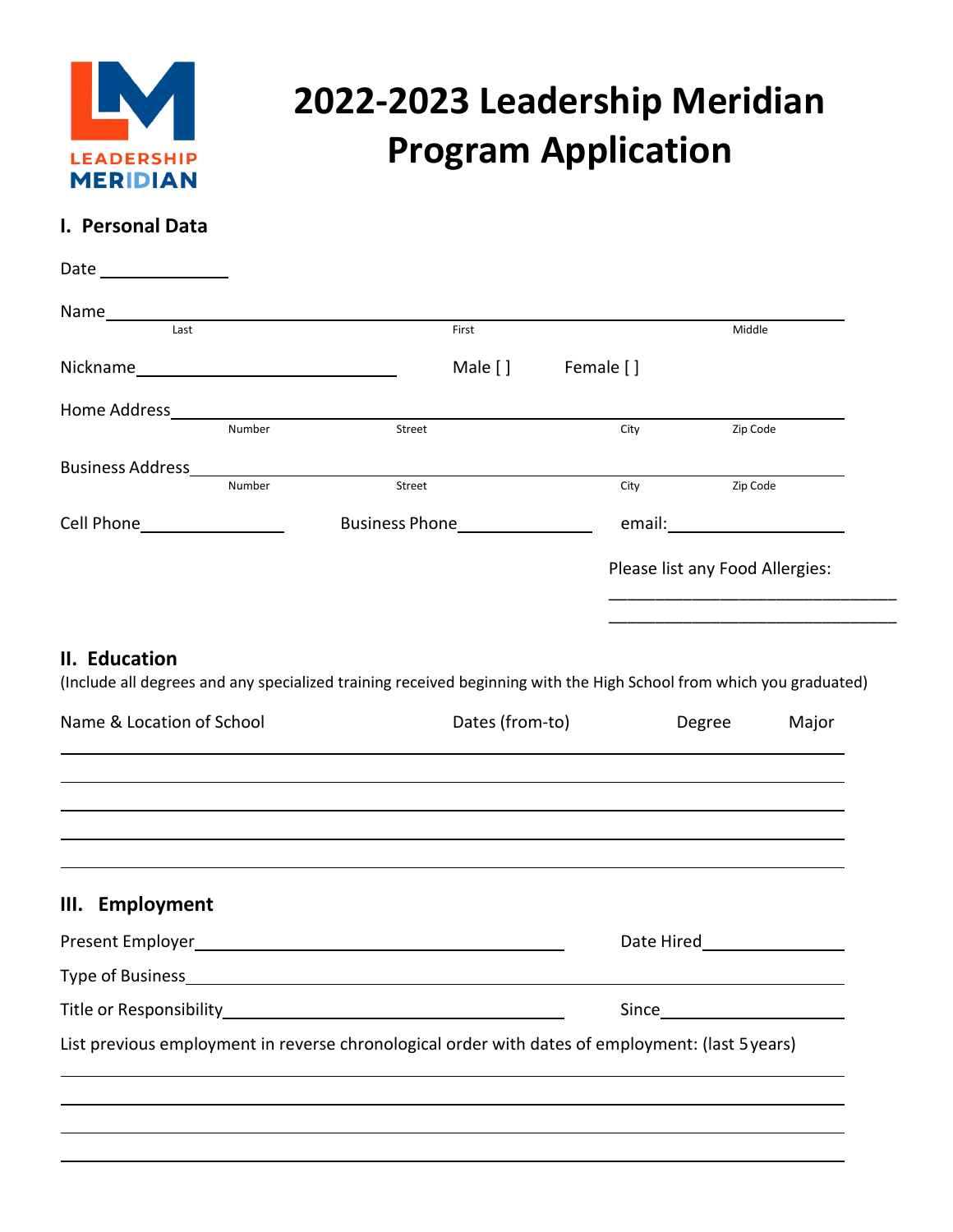#### **IV. Community Involvement**

Include community, civic, religious, political, government, social, athletic, and other activities.

Organization and Position

#### **V. General Information**

A. What do you feel are the three most significant problems facing Meridian today?

What do you feel needs to be done about one of these issues?

B. What are the three most notable opportunities the Meridian area hasto offer?

What do you feel needs to be done to develop theseopportunities?\_\_\_\_\_\_\_\_\_\_\_\_\_\_\_\_\_

#### **VI. References: Professional & Personal**

Please list individuals other than relatives who know of your qualification and/or background experience,

Please list 2 professional and 2 personal references.

| v.<br><br>×<br>۹ |
|------------------|
|------------------|

Name **Name** Profession **Profession Phone No Address**